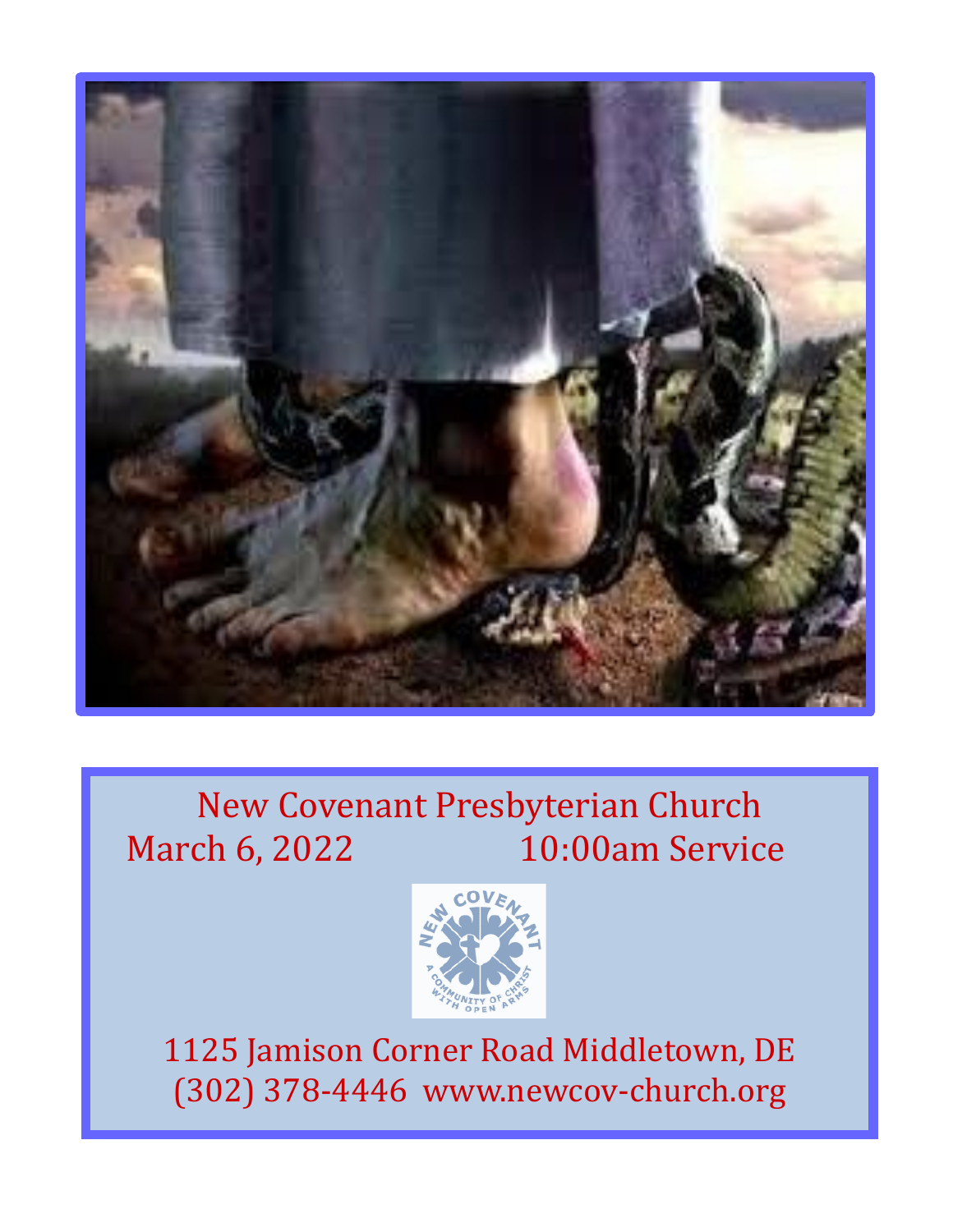# The Worship of God March 6, 2022 First Sunday of Lent

### **Welcome and Announcements** *Lay Leader: Donna Casey*

### **Sharing Our Vision**

### **Preparing Ourselves for Worship During the Musical Prelude …**



*We enter the season of Lent this week – a holy season which demands that we follow Jesus with renewed intention and look at life as he lived it on the way to the cross. If we dare to lean toward the luxury of sliding from the exultation of his transfiguration through the triumph of Palm Sunday to the victory of an empty tomb, we deny ourselves the opportunity to discover the connecting points between Jesus' journey of faith and our own.*

 *There is no doubt that God walks beside us on our journey, and Psalm 91 is not about proving God's existence or trusting God in all circumstances. It is not a guarantee against difficulty, but a promise that as we encounter life's hardships, God will be present, and no one or nothing will be able to separate us from God and God's love.*

## Preparing to Meet God

### **Call to Worship**

- L: The grace of our Lord Jesus Christ be with you all.
- *P: And also with you.*
- L: Hear what God's Word says to you: I will save those who love me and sing praises to my name.
- *P: When we call on the Holy One, God hears us and will answer. When we are in trouble, God will be with us.*
- *A: Thanks be to God!*

**Hymn # 345** *Dear Lord and Father of Mankind*

*1-Dear Lord and Father of mankind, Forgive our foolish ways; Reclothe us in our rightful mind, In purer lives thy service find, In deeper reverence, praise.*

*2-In simple trust like theirs who heard, Beside the Syrian sea, The gracious calling of the Lord, Let us, like them, without a word Rise up and follow thee.*

*3- O Sabbath rest by Galilee, O calm of hills above, Where Jesus knelt to share with thee The silence of eternity, Interpreted by love!*

*4-Drop thy still dews of quietness, Till all our striving cease; Take from our souls the strain and stress, And let our ordered lives confess The beauty of thy peace.*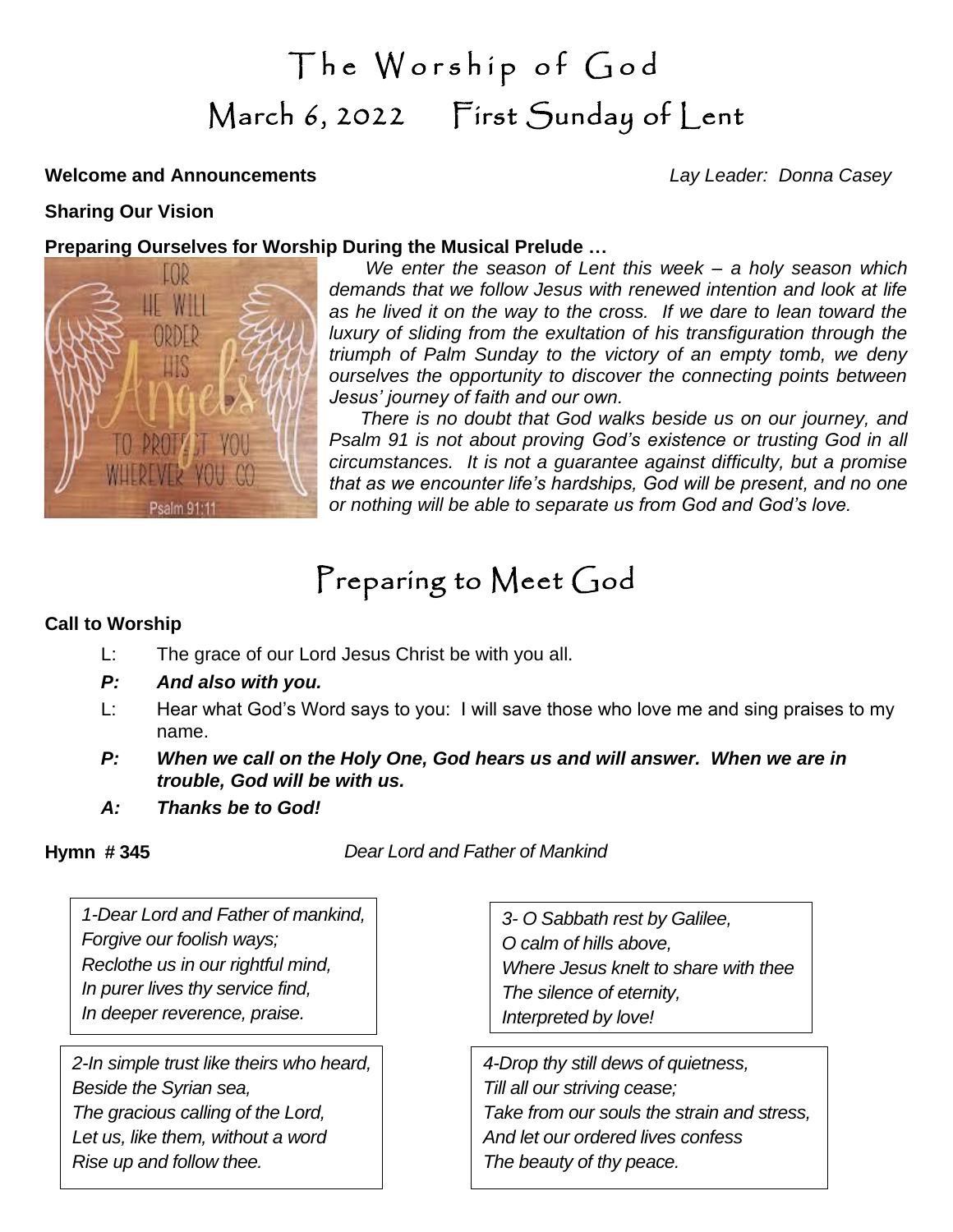### **Prayer of Confession**

*Listening God, you have been responsive to our prayers, and we come again with our prayers of adoration and confession. The psalmist reminds us that it is good to give thanks to you and to sing praises to your name. Unfortunately, we have spoken your name irreverently at times, and not at all when we might have called upon you with the expectation of your presence and help. We know that you love us and are with us always, but too often our minds are full of worldly things. Forgive us for our lack of faith in your saving power, and our desire to be saved from the consequences of our sin, rather than the sins themselves. And now, holy God, we turn to you in silent prayer to share our concerns and to seek your forgiveness…………………….Amen.*

### **Assurance of Pardon**

- L: Hear the Good News: Everyone who calls out to the Lord for help will be saved.
- *P: Scripture says, "No one who believes in him will be put to shame."*
- L: Friends, believe the Good News of the Gospel –
- **P:** *In Jesus Christ, we are forgiven!*

## Meeting God in the Word

### **Children's Message/Prayer for Illumination**

**First Lesson** *Deuteronomy 26: 1-11 First Fruits and Tithes Lay Leader: Donna Casey*

*When you have come into the land that the Lord your God is giving you as an inheritance to possess, and you possess it, and settle in it, you shall take some of the first of all the fruit of the ground, which you harvest from the land that the Lord your God is giving you, and you shall put it in a basket and go to the place that the Lord your God will choose as a dwelling for his name. You shall go to the priest who is in office at that time, and say to him, 'Today I declare to the Lord your God that I have come into the land that the LORD swore to our ancestors to give us.' When the priest takes the basket from your hand and sets it down before the altar of the Lord your God, you shall make this response before the Lord your God:*



*'A wandering Aramean was my ancestor; he went down into Egypt and lived there as an alien, few in number, and there he became a great nation, mighty and populous. When the Egyptians treated us harshly and afflicted us, by imposing hard labor on us, we cried to the Lord, the God of our ancestors; the Lord heard our voice and saw our affliction, our toil, and our oppression. The Lord brought us out of Egypt with a mighty hand and an outstretched arm, with a terrifying display of power, and with signs and wonders; and he brought us into this place and gave us this land, a land flowing with milk and honey. So now I bring the first of the fruit of the ground that you, O Lord, have given me.' You shall set it down before the Lord your God and bow down before the Lord your God. Then you, together with the Levites and the aliens who reside among you, shall celebrate with all the bounty that the Lord your God has given to you and to your house.*

L: This is the Word of the Lord. *P: Thanks be to God.*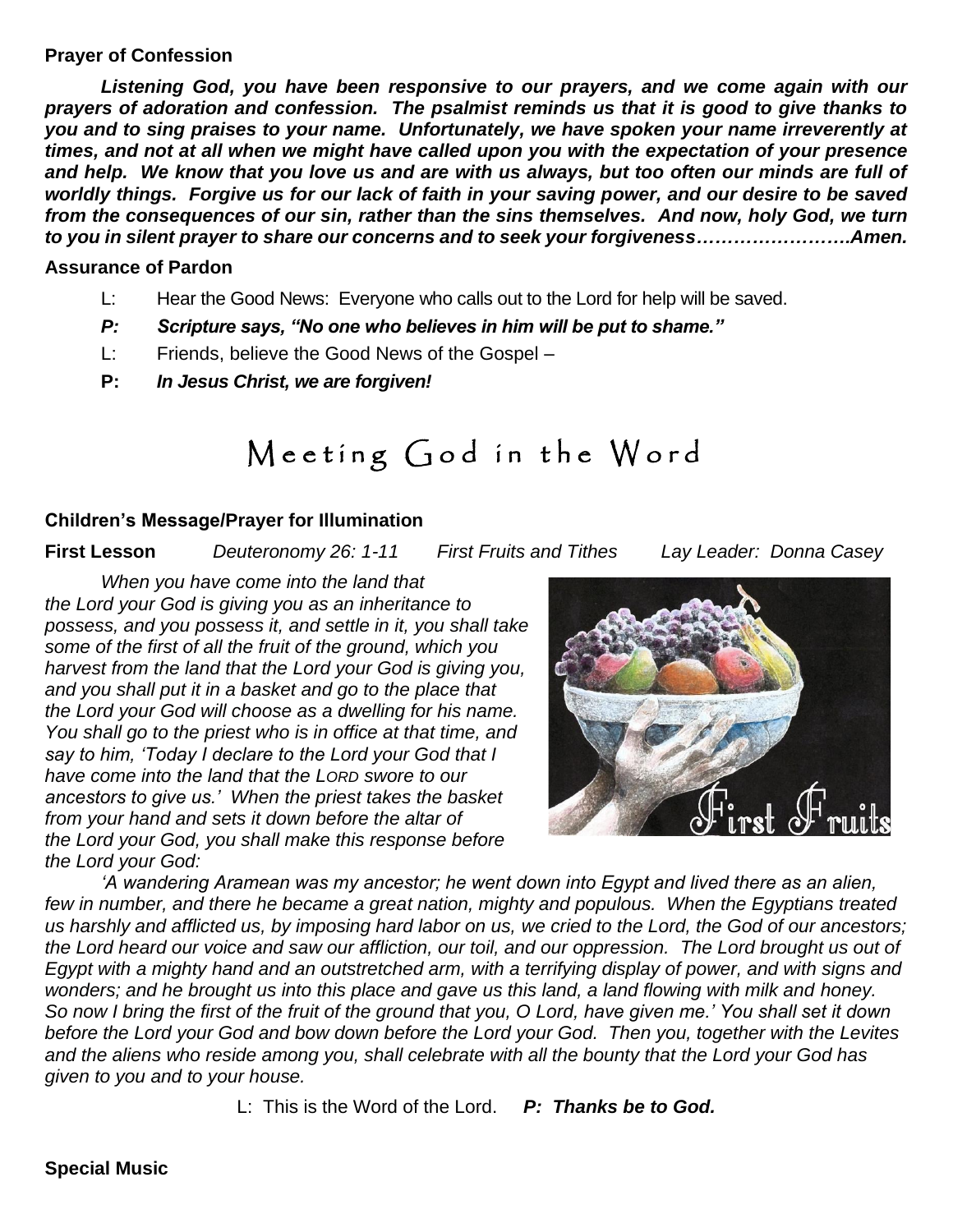

**Second Reading** *Psalm 91: 1-2, 9-16 Assurance of God's Protection Carol*

 *You who live in the shelter of the Most High, who abide in the shadow of the Almighty, will say to the Lord, 'My refuge and my fortress; my God, in whom I trust.' Because you have made the Lord your refuge, the Most High your dwelling-place, no evil shall befall you, no scourge come near your tent.*

 *For he will command his angels concerning you to guard you in all your ways. On their hands they will bear you up, so that you will not dash your foot against a stone. You will tread on the lion and the adder, the young lion and the serpent you will trample under foot.*

 *Those who love me, I will deliver; I will protect those who know my name. When they call to me, I will answer them; I will be with them in trouble, I will rescue them and honor them. With long life I will satisfy them, and show them my salvation.*

L: This is the Word of the Lord. *P: Thanks be to God.*

**Sermon** *God is All That We Need – Our Destination, Our Refuge and Fortress, and our Companion on the Journey*

## Responding to the Word

*1-A mighty fortress is our God, A bulwark never failing; Our helper, he amid the flood Of mortal ills prevailing. For still our ancient foe Doth seek to work us woe; His craft and power are great, And armed with cruel hate, On earth is not his equal.*

*2-Did we in our own strength confide, Our striving would be losing; Were not the right Man on our side, The Man of God's own choosing. Dost ask who that may be? Christ Jesus, it is he, Lord Sabaoth his name, From age to age the same, And he must win the battle.*

**Hymn # 260** *A Mighty Fortress is Our God*

*3-And though this world, with devils filled, Should threaten to undo us; We will not fear, for God hath willed His truth to triumph through us. The prince of darkness grim We tremble not for him; His rage we can endure, For lo! His door is sure, One little word shall fell him.*

*4-That word above all earthly powers, No thanks to them, abideth; The Spirit and the gifts are ours Through him who with us sideth; Let goods and kindred go, This mortal life also; The boy they may kill, God's truth abideth still, His kingdom is forever.*

### **Litany of Faith**

L: Those who live in the shelter of the Most High, those who abide in the shadow of the Almighty, will say to the Lord: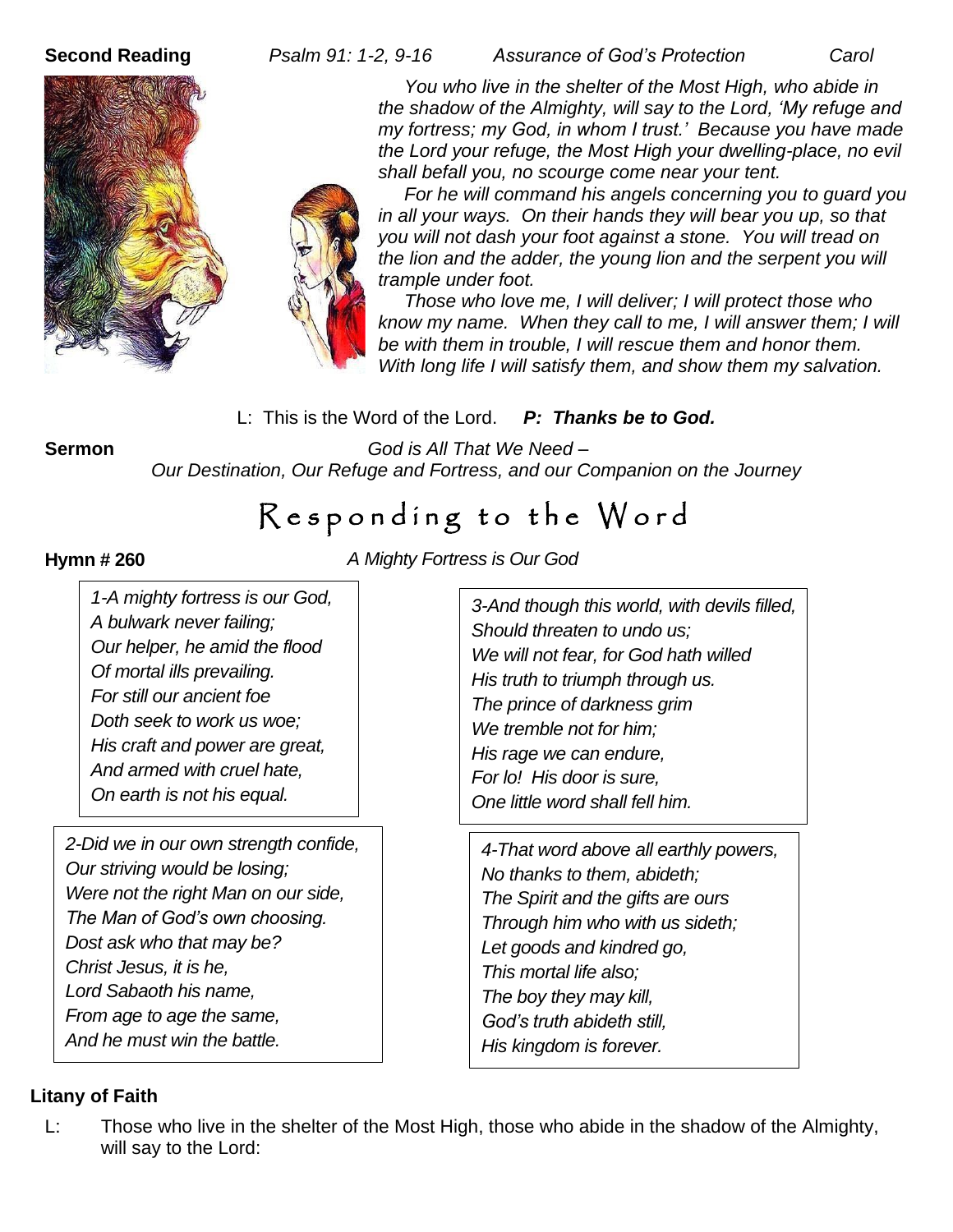### *P: My refuge and my fortress; my God, in whom I trust.*

L: Those who call for help in times of trouble, who seek strength to make it through another day will say to the Lord:

### *P: My refuge and my fortress; my God, in whom I trust.*

L: Those who wrestle to remain calm and compassionate as the world rages, those who need courage to stand up for truth, will say to the Lord:

### *P: My refuge and my fortress; my God, in whom I trust.*

L: Those who require fresh purpose when the well has run dry, those who seek solace from the fast lanes of life, will say to the Lord:

### *P: My refuge and my fortress; my God, in whom I trust.*

- L: Those who dig deep to keep changing the situation, those who need shelter when another storm rages, will say to the Lord:
- *P: My refuge and my fortress; my God, in whom I trust, listen to me, Holy One, and help me navigate through this life.*

### **Prayers of the People and the Lord's Prayer**

Cares Chorus: *I cast all my cares upon you. I lay all of my burdens down at your feet. And anytime, I don't know what to do, I cast all my cares upon you.*

### **The Call to Celebrate Our Gifts**

*+Prayer of Dedication: Just as your people, Israel, worshiped you in the presentation of the first fruits of the harvest, so may we, your people of Christ's church, worship you in the presentation of our offerings, remembering those in need whom we might help with our blessings. For all the ways you provide for us, holy One, we give you thanks. Amen.* 

Celebration of the Lord's Supper

**The Invitation and Prayer of Consecration The Words of Institution The Sharing of the Elements The Prayer of Thanksgiving**



## Going Out to Serve

**Hymn # 212, vs. 1-4** *Within Your Shelter, Loving God* (Sung to tune of *Amazing Grace*)

*1-Within your shelter, loving God, My refuge and my tower, I safely walk by day and night Beneath your guiding power.*

*2-Because I trust in you alone, No evil shall come near. The strong defender of my home, With you I have no fear.*

*3-Your holy angels bear me up And keep my feet secure. Though fierce and angry foes assail,*

*In you my way is sure.*

*4-As often as I call to you, You kindly hear my prayer. In times of trouble and distress I rest in your own care.*